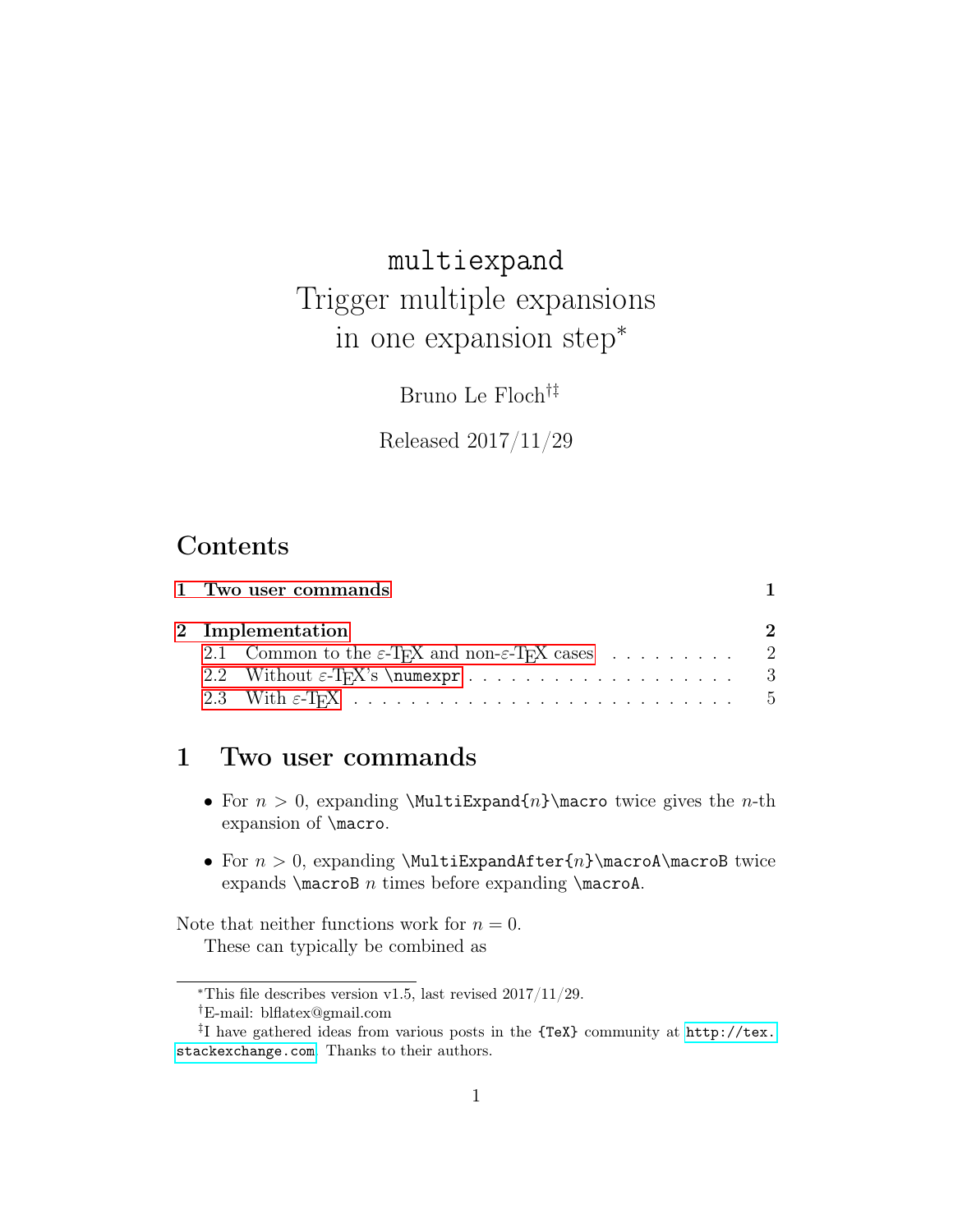```
\MultiExpand{7}%
\MultiExpandAfter{4}\a\MultiExpandAfter{7}\b%
\MultiExpandAfter{3}\c\d
```
which would expand  $\dagger$  3 times, then  $\c$  5 times (2 of the 7 times were used to expand  $\MultiExpandAfter{3}, then \btwice (4-2), and finally \a five$ times  $(7-2)$ . Note that all this happens in precisely *two* steps of expansion.

In some cases, one needs to achieve the same effect in one step only. For this, we use the first expansion of \MultiExpand, which is \romannumeral \multiexpand, or of \MultiExpandAfter, which is \romannumeral \multiexpandafter. In detail, expanding \romannumeral  $\mathcal{F}_n$  once expands the following token n times, and similarly for \romannumeral \multiexpandafter{n}.

These are especially useful when we want to expand several times a very specific token which is buried behind many others. For instance, expanding the following code once

```
\expandafter\macroA\expandafter\macroB
\romannumeral\multiexpandafter{4}\macroC\macroD
```
will expand  $\text{Conformal } \mathcal{A}$  times before the three other macros.

Note: as we mentionned, this breaks for  $n = 0$ . But in this case, consider using \expandafter\empty, or a variant thereof.

### <span id="page-1-0"></span>2 Implementation

1  $\langle *package \rangle$ 

We work inside a group, to change the catcode of @. So we will only do \gdefs. Note that this code can be read several times with no issue; no need to bother to check whether it was already read or not.

```
2 \begingroup
```
3 \catcode '\@=11

#### <span id="page-1-1"></span>2.1 Common to the  $\varepsilon$ -T<sub>E</sub>X and non- $\varepsilon$ -T<sub>E</sub>X cases

For the "lazy", who do not want to use \romannumeral, we provide \MultiExpand and \MultiExpandAfter, simple shorthands. A drawback is that they require two steps of expansion rather than only one.

```
4 \gdef \MultiExpand {\romannumeral \multiexpand }
```
5 \gdef \MultiExpandAfter {\romannumeral \multiexpandafter }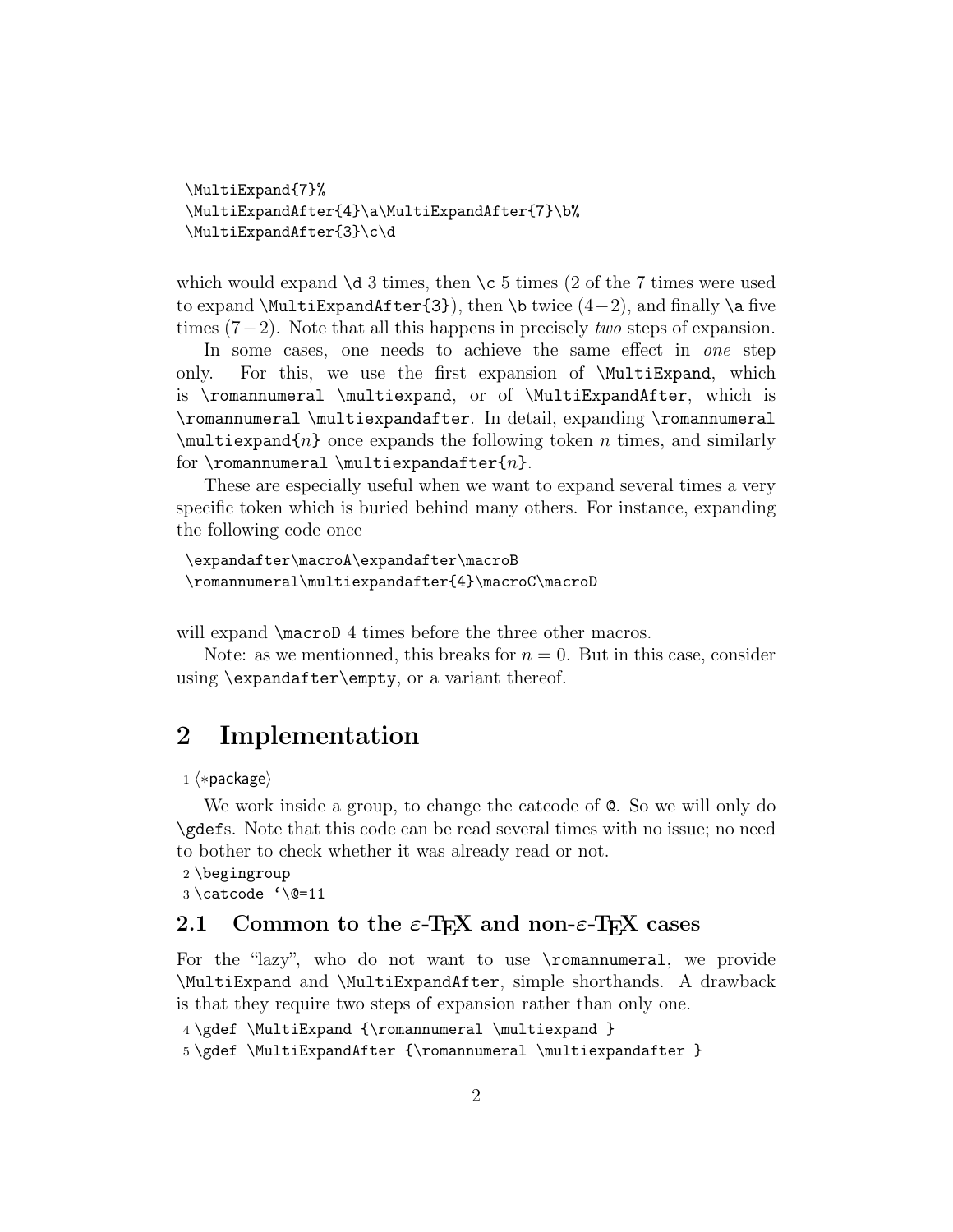### <span id="page-2-0"></span>2.2 Without  $\varepsilon$ -T<sub>E</sub>X's \numexpr

No need for the usual \begingroup\expandafter\endgroup to prevent \numexpr from being set to \relax, because we are already in a group.

6 \expandafter \ifx \csname numexpr\endcsname \relax

A helper.

7 \long \gdef \multiexpand@gobble #1{}

The user commands \multiexpand and \multiexpandafter, to be used after \romannumeral. They only differ a little bit.

8 \gdef \multiexpand {\multiexpand@aux \multiexpand@ }

9 \gdef \multiexpandafter {\multiexpand@aux \multiexpand@after }

The user commands receives a number, and to accept various forms of numbers we hit it with \number. If it is non-positive, stop the \romannumeral expansion with 0 and a space. Otherwise, reverse the number, to make it easy to subtract 1.

```
10 \long \gdef \multiexpand@aux #1#2%
11 {\expandafter \multiexpand@test \number #2;#1}
12 \gdef \multiexpand@test #1;#2%
13 {%
14 \ifnum #1>0
15 \multiexpand@reverse #1{?\multiexpand@reverse@end }?;;#2%
16 \fi
17 0 %
18 }
```
The macro \multiexpand@reverse puts characters from the number one by one (as #1) after the semicolon, to reverse the number. After the last digit, #1 is {?\multiexpand@reverse@end}. The question mark is removed by \multiexpand@gobble, and the reverse@end macro cleans up. In particular, one should not forget to close the conditional using #5, which is the trailing \fi. At this stage, #4 is the function that distinguishes \multiexpand from \multiexpand@after, and #3 is the reversed number.

```
19 \gdef \multiexpand@reverse #1#2;%
20 {\multiexpand@gobble #1\multiexpand@reverse #2;#1}
21 \gdef \multiexpand@reverse@end #1;?#2#3;#4#50
22 {#5\multiexpand@iterate #41#3;}
```
The macro  $\mathcal{S}$  multiexpand@iterate applies a  $\mathcal{S}$  *(function)* a certain number of times to what follows in the input stream. It expects to receive  $\langle function \rangle$  $\langle nines \rangle$  1/reversed number);. The argument  $\langle nines \rangle$ , made entirely of the digit 9, is used to compute carries when subtracting 1, and is initally empty.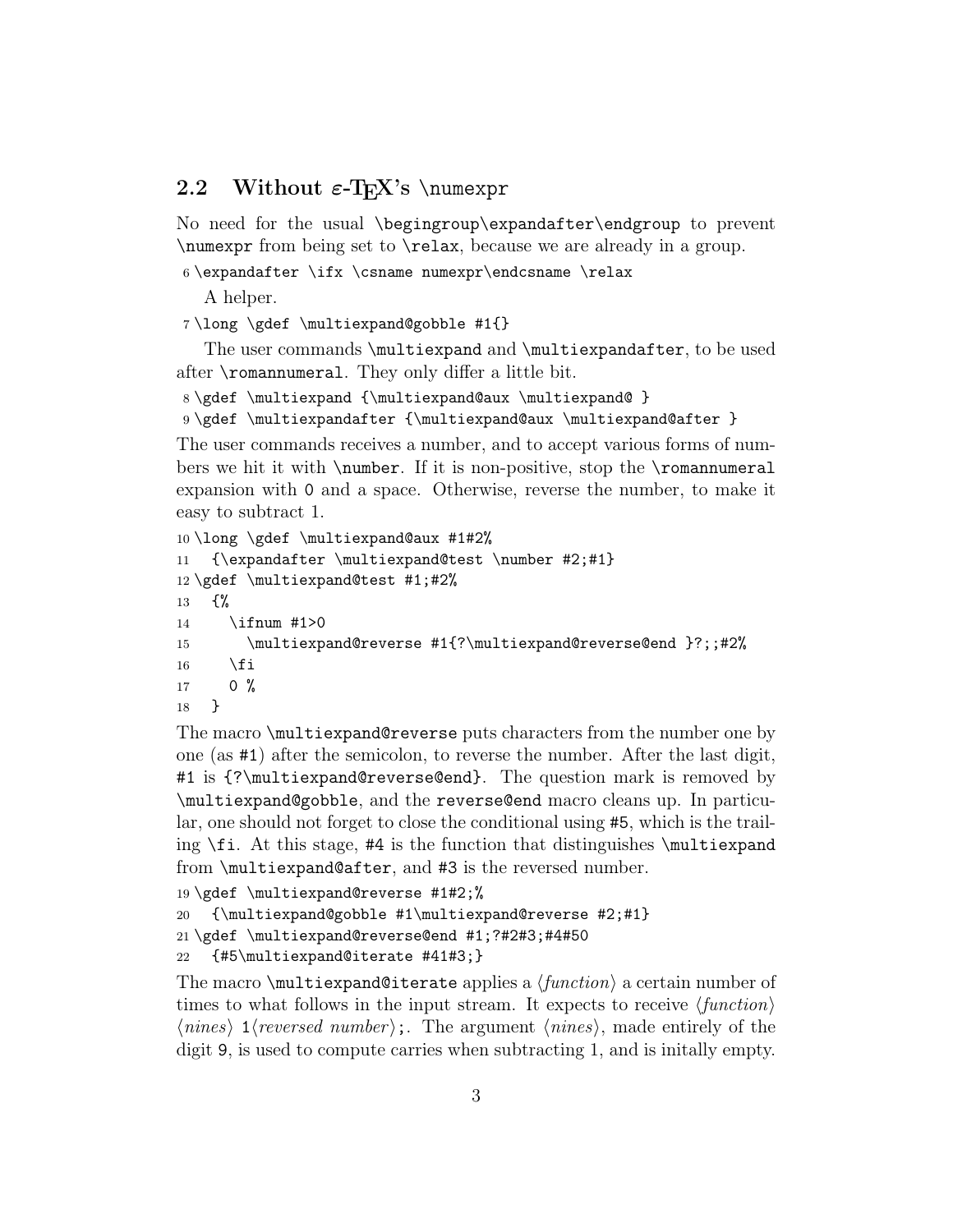As a concrete example, after \multiexpand{302} the successive calls to \multiexpand@iterate would go as follows.

```
\multiexpand@iterate \multiexpand@ 1203;
\multiexpand@iterate \multiexpand@ 1103;
\multiexpand@iterate \multiexpand@ 1003;
\multiexpand@iterate \multiexpand@ 9 103;
\multiexpand@iterate \multiexpand@ 99 13;
\multiexpand@iterate \multiexpand@ 1992;
\multiexpand@iterate \multiexpand@ 1892;
\multiexpand@iterate \multiexpand@ 1792;
```
Note in particular how carries are done in several steps. The details are left as an exercise to the reader. The most common case is when #2 is empty and #3 is a non-zero digit. Then \number is expanded, triggering \ifcase which shifts #3 by one unit, and #1 takes care of expanding the tokens are required by  $\mathrm{cutt}$  or  $\mathrm{cutt}$  and  $\mathrm{at}$  #3 is 0, then \multiexpand@zero is called, closing the conditional with #1, and iterating, this time with a non-empty  $\langle nines \rangle$ , which are the argument #2 of a new call to  $\mathcal{A}$  is a new call to  $\mathcal{A}$  are put back into the number by  $\mathcal{A}$  and  $\mathcal{A}$  is also number by  $\mathcal{A}$  and  $\mathcal{A}$  is also number by  $\mathcal{A}$ 0, in which case \multiexpand@zero is called again, until finding a non-zero digit; at each step, one more 9 is added to the  $\langle nines \rangle$ . If all digits are zero, we reach ; this way, and end, after cleaning up.

```
23 \gdef \multiexpand@iterate #1#21#3%
24 \{%
25 \ifx ;#3\multiexpand@end \fi
26 \ifx 0#3\multiexpand@zero \fi
27 \expandafter \multiexpand@iterate
28 \expandafter #1%
29 \number 1#2%
30 \ifcase #3 \or 0\or 1\or 2\or 3\or 4\or 5\or 6\or 7\or 8\fi
31 + 1%32 }
33 \gdef \multiexpand@zero #1#2\number 1#3\ifcase #4\fi #5%
34 {#1\multiexpand@iterate #59#31}
35 \gdef \multiexpand@end #1#2\ifcase #3\fi #4{#10 }
Finally, the two different expansion commands.
36 \gdef \multiexpand@ #1;{#1\expandafter ;}
37 \gdef \multiexpand@after #1;{#1\expandafter ;\expandafter }
```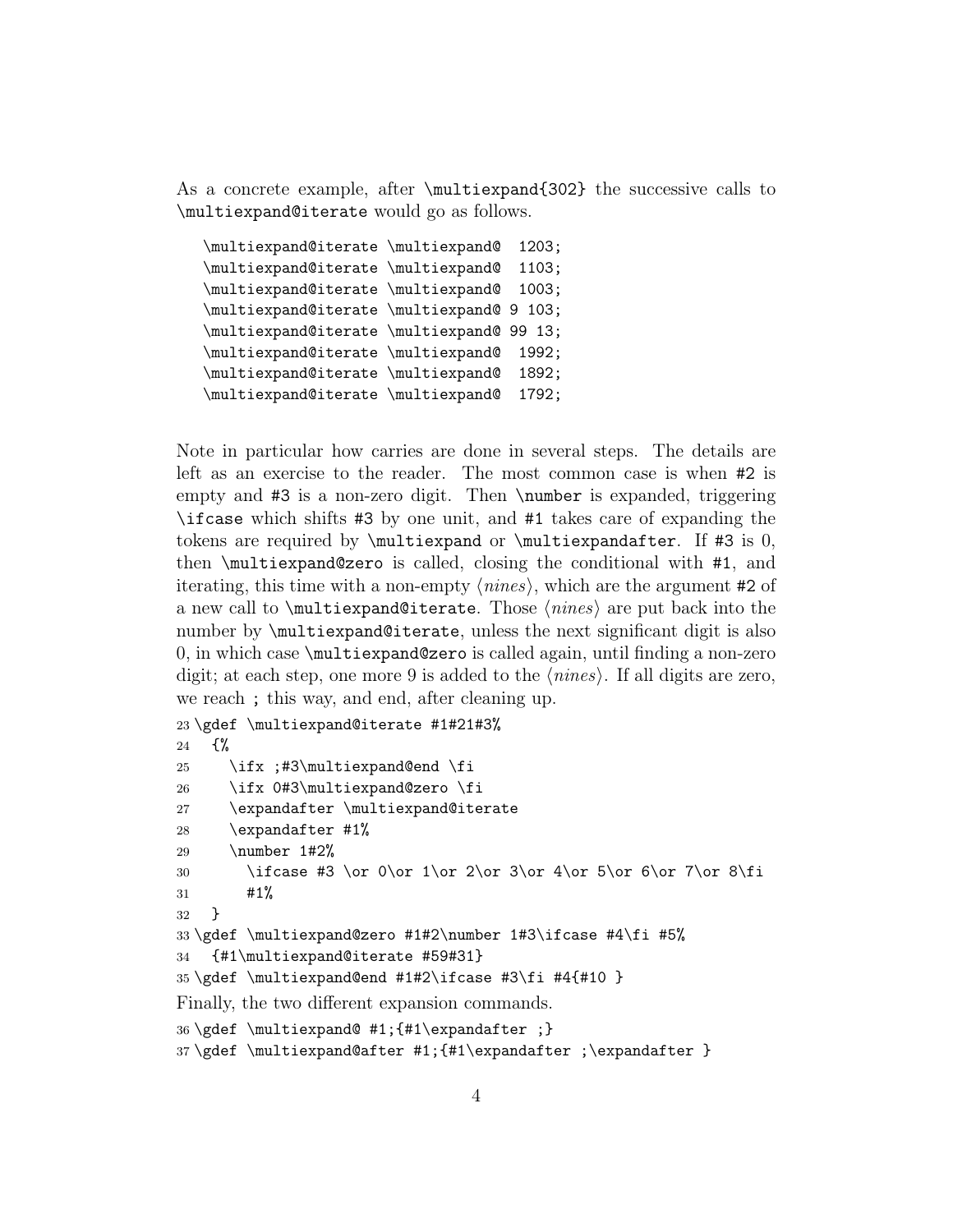#### <span id="page-4-0"></span>2.3 With  $\varepsilon$ -T<sub>F</sub>X

38 \else

With  $\varepsilon$ -T<sub>E</sub>X, everything is much easier, since the engine knows how to subtract 1.

The main looping macros expect their arguments as an integer followed by a semicolon. As long as the argument is at least 2, decrement it, and expand what follows. Once the argument is 1 (or less: the macros are not meant to handle that case), call \multiexpand@end to clean up and stop looping.

```
39 \gdef \multiexpand@ #1;%
40 \frac{1}{2}41 \ifnum #1<2 \multiexpand@end \fi
42 \expandafter \multiexpand@
43 \the \numexpr #1-1\expandafter ;%
44 }
45 \gdef \multiexpand@after #1;%
46 {%
47 \ifnum #1<2 \multiexpand@end \fi
48 \expandafter \multiexpand@after
49 \the \numexpr #1-1\expandafter ;\expandafter
50 }
```
The looping macros are used within an overarching \romannumeral expansion, which we end with a 0 and a space, as well as the appropriate \expandafter. Here, #1 is \fi which needs to remain to close the conditional, #2 is \expandafter, and there is a trailing \expandafter in the case of \multiexpand@after.

```
51 \gdef \multiexpand@end #1#2#3;{#10#2 }
```
Finally, user commands, used as \romannumeral \multiexpand(after). Those evaluate their argument, and pass it to \multiexpand@(after). The argument might contain \par tokens (who knows)

```
52 \long \gdef \multiexpand #1%
53 {\expandafter \multiexpand@ \the \numexpr #1;}
```

```
54 \long \gdef \multiexpandafter #1%
```

```
55 {\expandafter \multiexpand@after \the \numexpr #1;}
```

```
56 \setminus fi
```
Close the group.

```
57 \endgroup
```
58  $\langle$ /package $\rangle$